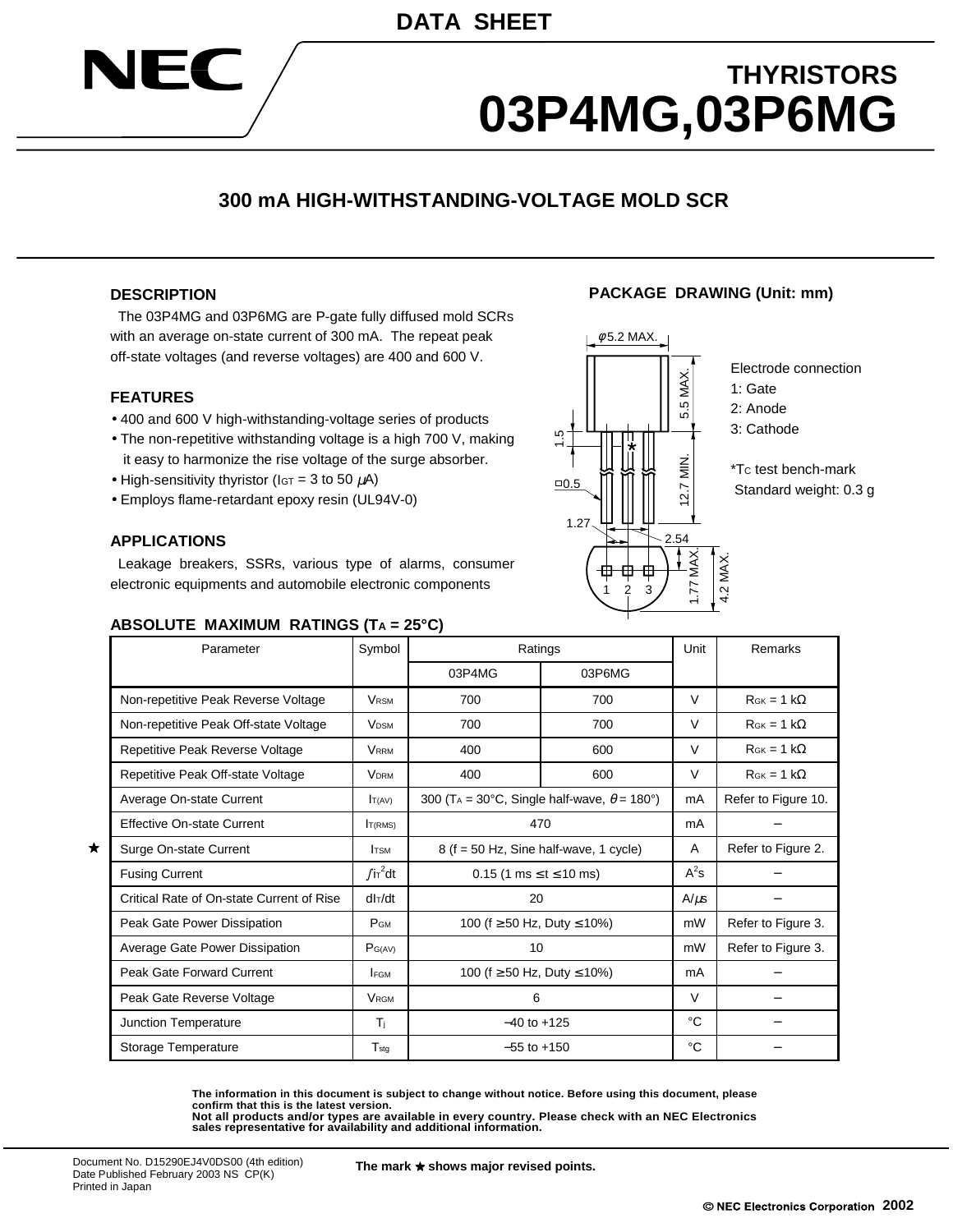| Parameter                          | Symbol              | Conditions                                                          |                     | Specifications           |                          |           | Unit                | Remarks |
|------------------------------------|---------------------|---------------------------------------------------------------------|---------------------|--------------------------|--------------------------|-----------|---------------------|---------|
|                                    |                     |                                                                     |                     | MIN.                     | TYP.                     | MAX.      |                     |         |
| Non-repetitive Peak Reverse        | <b>IRRM</b>         | $V_{RM} = V_{RRM}$                                                  | $T_i = 25^{\circ}C$ | $\overline{\phantom{0}}$ |                          | 10        | μA                  |         |
| Current                            |                     |                                                                     | $T_i = 125$ °C      | $\overline{\phantom{0}}$ | $\equiv$                 | 100       | μA                  |         |
| Non-repetitive Peak Off-state      | <b>IDRM</b>         | $VDM = VDRM$                                                        | $T_i = 25^{\circ}C$ | $\overline{\phantom{0}}$ |                          | 10        | μA                  |         |
| Current                            |                     |                                                                     | $T_i = 125$ °C      | <u>—</u>                 |                          | 100       | μA                  |         |
| Critical Rate-of-rise of Off-state | dV <sub>D</sub> /dt | $T_i = 125^{\circ}C$ , $V_{DM} = \frac{2}{3} V_{DRM}$               | 10                  |                          |                          | $V/\mu s$ |                     |         |
| Voltage                            |                     |                                                                     |                     |                          |                          |           |                     |         |
| On-state Voltage                   | $V_T$               | $I_T = 4A$                                                          | —                   |                          | 2.2                      | $\vee$    | Refer to Figure 1.  |         |
| Gate Trigger Current               | <b>I</b> GT         | $V_{DM} = 6 V$ , $R_L = 100 \Omega$                                 | 3                   |                          | 50                       | μA        |                     |         |
| Gate Trigger Voltage               | <b>VGT</b>          | $V_{DM} = 6 V$ , $R_L = 100 \Omega$                                 | <u>—</u>            |                          | 0.8                      | $\vee$    |                     |         |
| Gate Non-trigger Voltage           | VGD                 | $T_i = 125^{\circ}C$ , $V_{DM} = \frac{V_{DRM}}{2}$                 |                     | 0.2                      | —                        |           | $\vee$              |         |
| <b>Holding Current</b>             | Iн                  | $V_{DM} = 24 V$ , $I_{TM} = 4 A$                                    | -                   |                          | 5                        | mA        |                     |         |
| <b>Turn-off Time</b>               | $t_{\alpha}$        | $T_i = 125$ °C, $Ir = 200$ mA,                                      | -                   | 60                       | $\overline{\phantom{0}}$ | $\mu$ s   |                     |         |
|                                    |                     | dl $R/dt = 15$ A/ $\mu$ s, V $R \ge 25$ V,                          |                     |                          |                          |           |                     |         |
|                                    |                     | $V_{DM} = \frac{2}{3}V_{DRM}$ , dV <sub>D</sub> /dt = 10 V/ $\mu$ s |                     |                          |                          |           |                     |         |
| <b>Thermal Resistance</b>          | $R_{th(i-C)}$       | Junction-to-case DC                                                 |                     |                          | 50                       | °C/W      | Refer to Figure 14. |         |
|                                    | $R_{th(j-A)}$       | Junction-to-ambient DC                                              |                     |                          | 230                      | °C/W      | Refer to Figure 14. |         |

**ELECTRICAL CHARACTERISTICS (Tj = 25°C, RGK = 1 k**Ω**)**

### **TYPICAL CHARACTERISTICS (TA = 25°C)**



**Figure 1. iπ vs.**  $υ$ **τ Characteristics** Figure 2. ITSM Rating

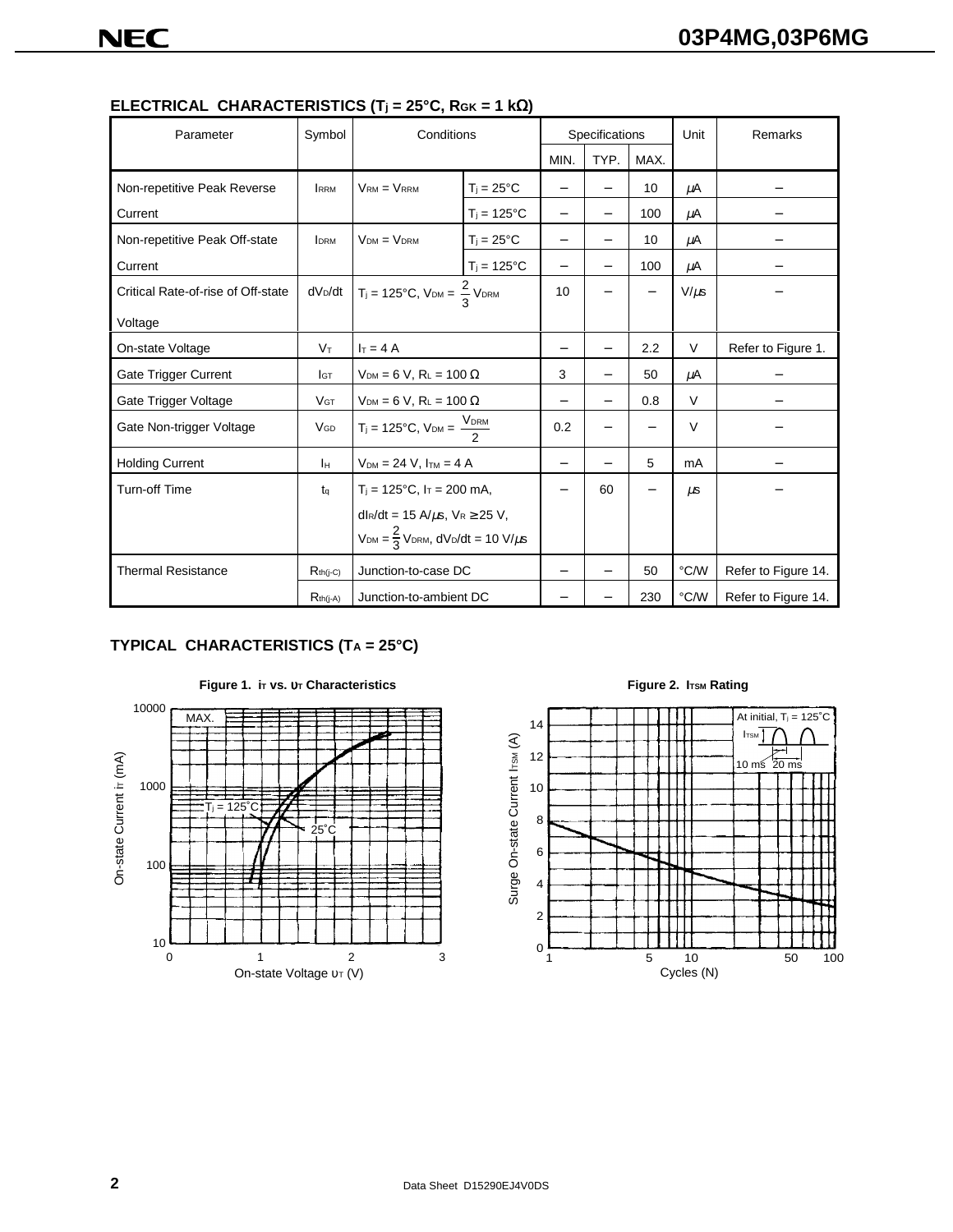5.0 Gate Forward Voltage V<sub>FG</sub> (V) Gate Forward Voltage VFG (V) 4.0 3.0  $P<sub>GM</sub> = 100$  mW 2.0  $P_{G(AV)} = 10$  mW 1.0  $IFG = 100 \text{ mA}$  $\sigma_0^{\mathbf{K}}$ 0 20 40 60 80 100 120 Gate Forward Current IFG (mA)















**Figure 3. Gate Rating Figure 4. Example of Gate Characteristics**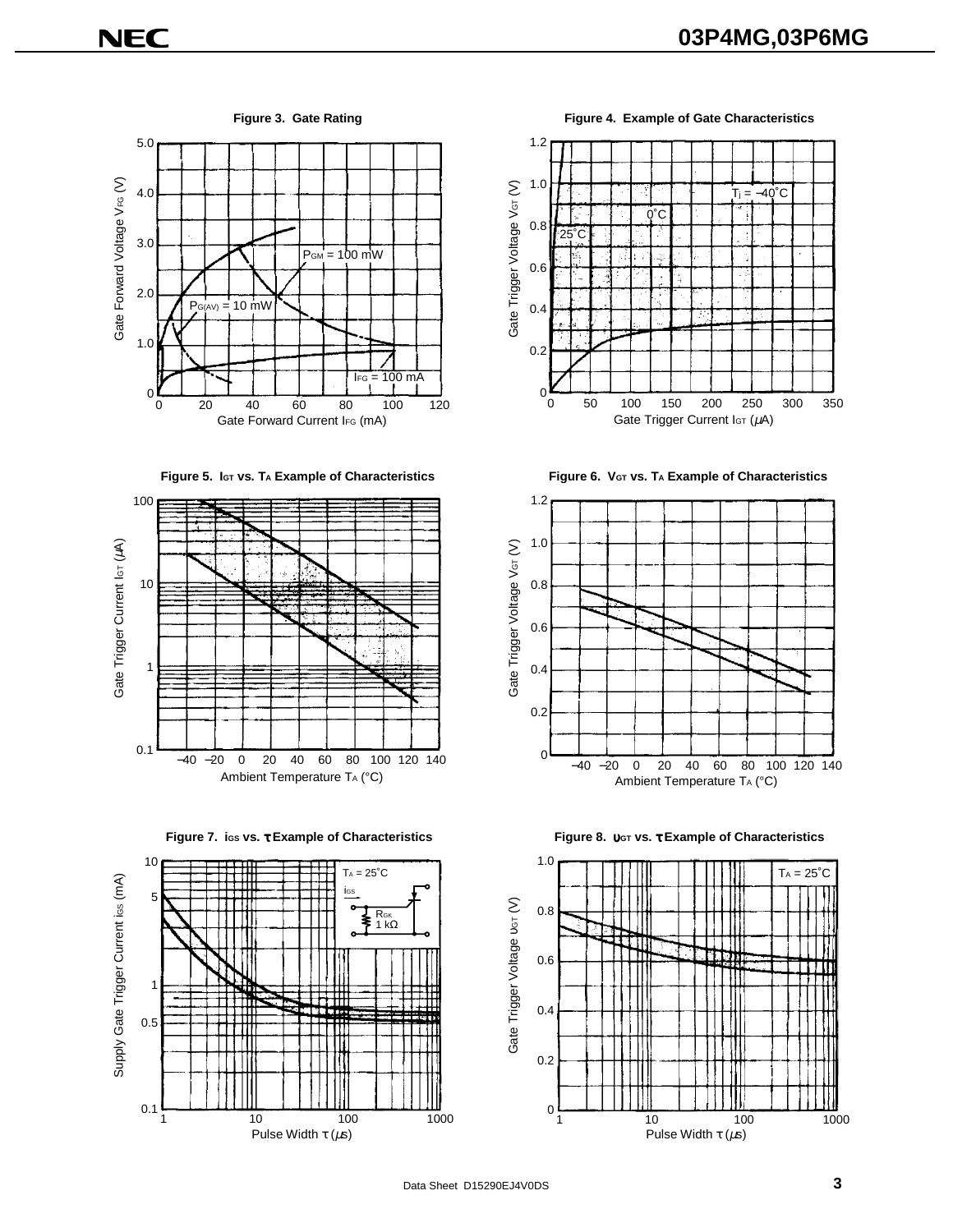

Figure 9. P<sub>T(AV)</sub> vs. I<sub>T(AV)</sub> Characteristics Figure 10. TA vs. I<sub>T(AV)</sub> Characteristics











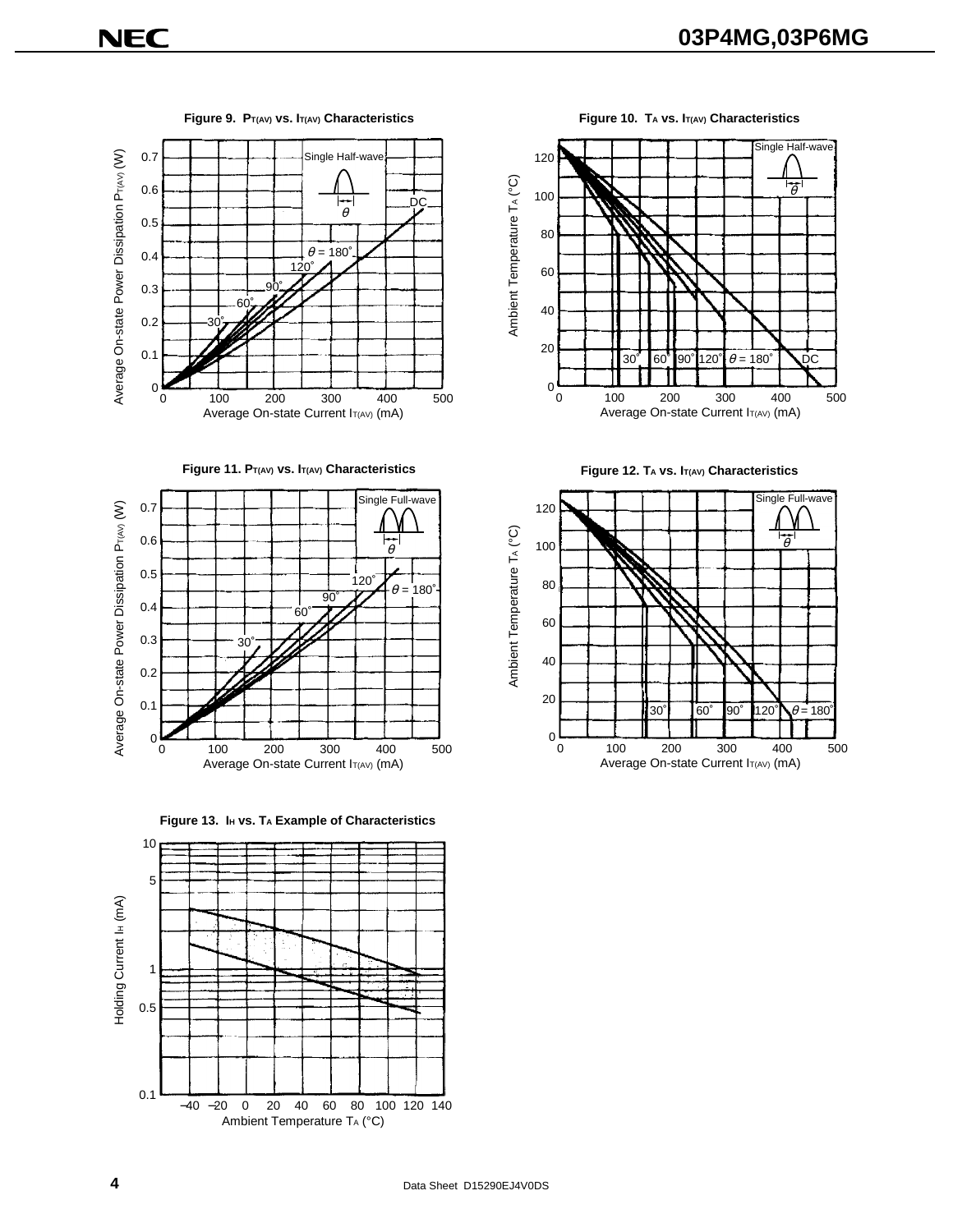